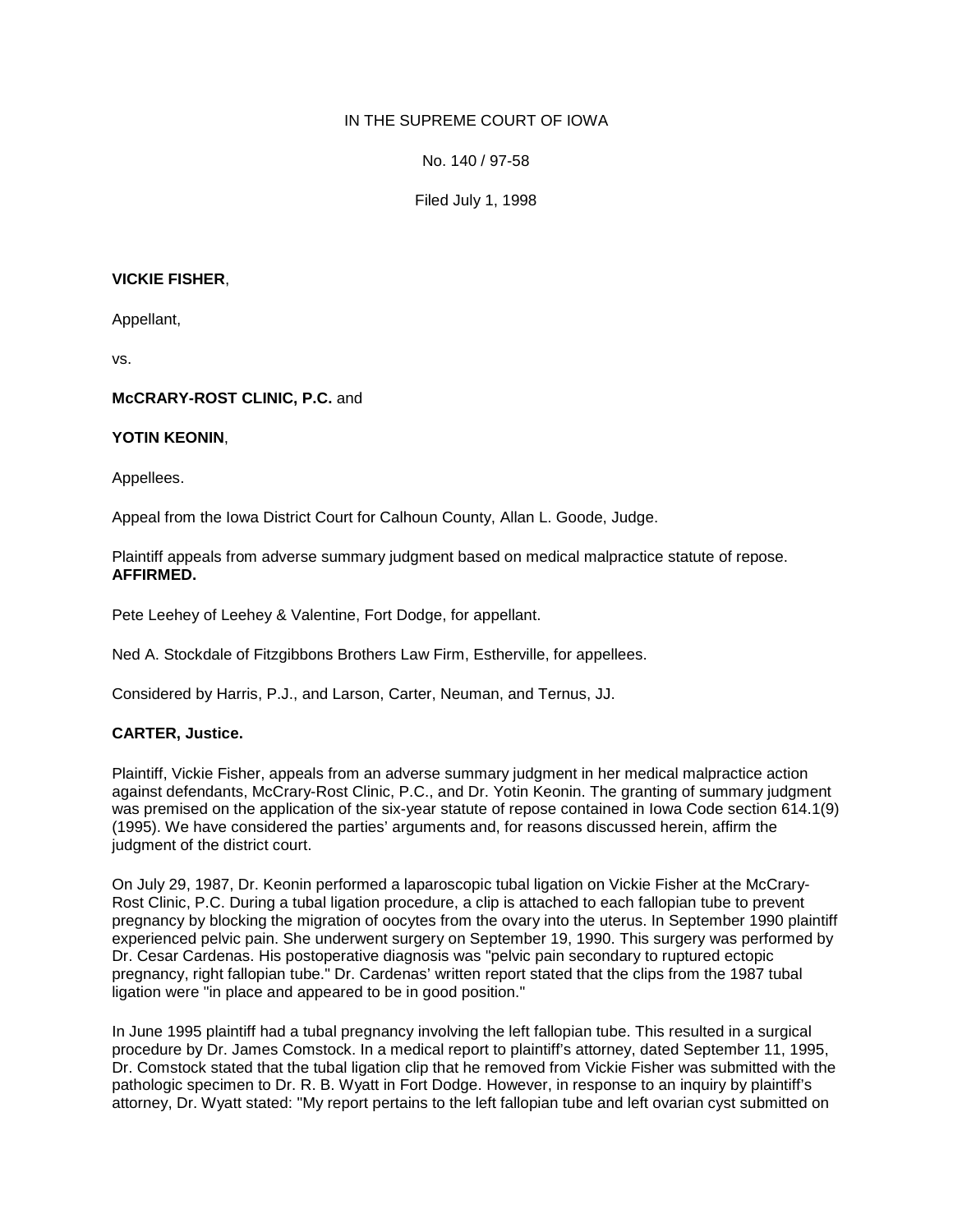June 23, 1995. That report does not mention the presence of a clip attached to the fallopian tube. Had such a clip been present, its presence would have been documented."

On June 3, 1996, plaintiff commenced the present action alleging medical malpractice by Dr. Keonin with regard to the 1987 tubal ligation procedure. She also asserted respondeat superior liability of McCrary-Rost Clinic as Dr. Keonin's employer. In her petition, plaintiff stated that she discovered the alleged malpractice on or about June 22, 1995. Defendants filed a motion for summary judgment, asserting that the claim was barred by the statute of repose contained in Iowa Code section 614.1(9). On October 24, 1996, the district court sustained the defendants' motion on this ground. Plaintiff appeals.

The alleged negligent act occurred on July 29, 1987. In her petition, dated June 3, 1996, plaintiff claims that she discovered this alleged negligence on or about June 22, 1995. Iowa Code section 614.1 provides in relevant part:

> Actions may be brought within the times herein limited, respectively, after their causes accrue, and not afterwards, except when otherwise specially declared:

. . . .

9. *Malpractice*. Those founded on injuries to the person . . . against any physician . . . arising out of patient care, within two years after the date on which the claimant knew, or through the use of reasonable diligence should have known, or received notice in writing of the existence of, the injury or death for which damages are sought in the action, whichever of the dates occurs first, but in no event shall any action be brought more than six years after the date on which occurred the act or omission or occurrence alleged in the action to have been the cause of the injury or death unless a foreign object unintentionally left in the body caused the injury or death.

Although Fisher filed her petition within two years of discovering the alleged malpractice, it was filed more than six years after the alleged act occurred. Plaintiff does not dispute that her action is time barred if it does not fall within the foreign-object exception of section 614.1(9).

Plaintiff argues that the foreign-object exception should be interpreted as also including situations in which a patient's care requires that some object be placed within the patient's body, and either (1) this is not done, or (2) the object is misplaced in the patient's body. We are convinced that the statute may not be interpreted as plaintiff suggests.

When a statute is plain and the meaning of its language is clear, courts should not search for another meaning beyond its express terms. *Painters & Allied Trades Local Union 246 v. City of Des Moines*, 451 N.W.2d 825, 826 (Iowa 1990); *City of Des Moines v. Elliott*, 267 N.W.2d 44, 45 (Iowa 1978). The language of the foreign-object exception to section 614.1(9) is narrowly limited to situations in which some object is unintentionally left in the body. Because that did not occur in the tubal ligation procedure of which plaintiff complains, the exception to the six-year statute of repose does not apply. Our conclusions find support in decisions from other jurisdictions holding that objects deliberately left in a patient's body by the medical practitioner do not trigger a foreign-body exception to a statute of limitations. *See Austin v. Litvak*, 682 P.2d 41, 47 (Colo. 1984); *Rodriguez v. Manhattan Med. Group, P.C.*, 567 N.E.2d 235, 238 (N.Y. 1990); *Hall v. Ervin*, 642 S.W.2d 724, 728 (Tenn. 1982).

Plaintiff also claims that the trial court erred in granting summary judgment because material facts remain unresolved. Specifically, she argues that it is not known whether Dr. Keonin omitted one or both clips or simply misplaced a clip within plaintiff's body. Because the foreign-object exception of section 614.1(9) would not apply in either situation, this factual uncertainty provides no basis for defeating summary judgment.